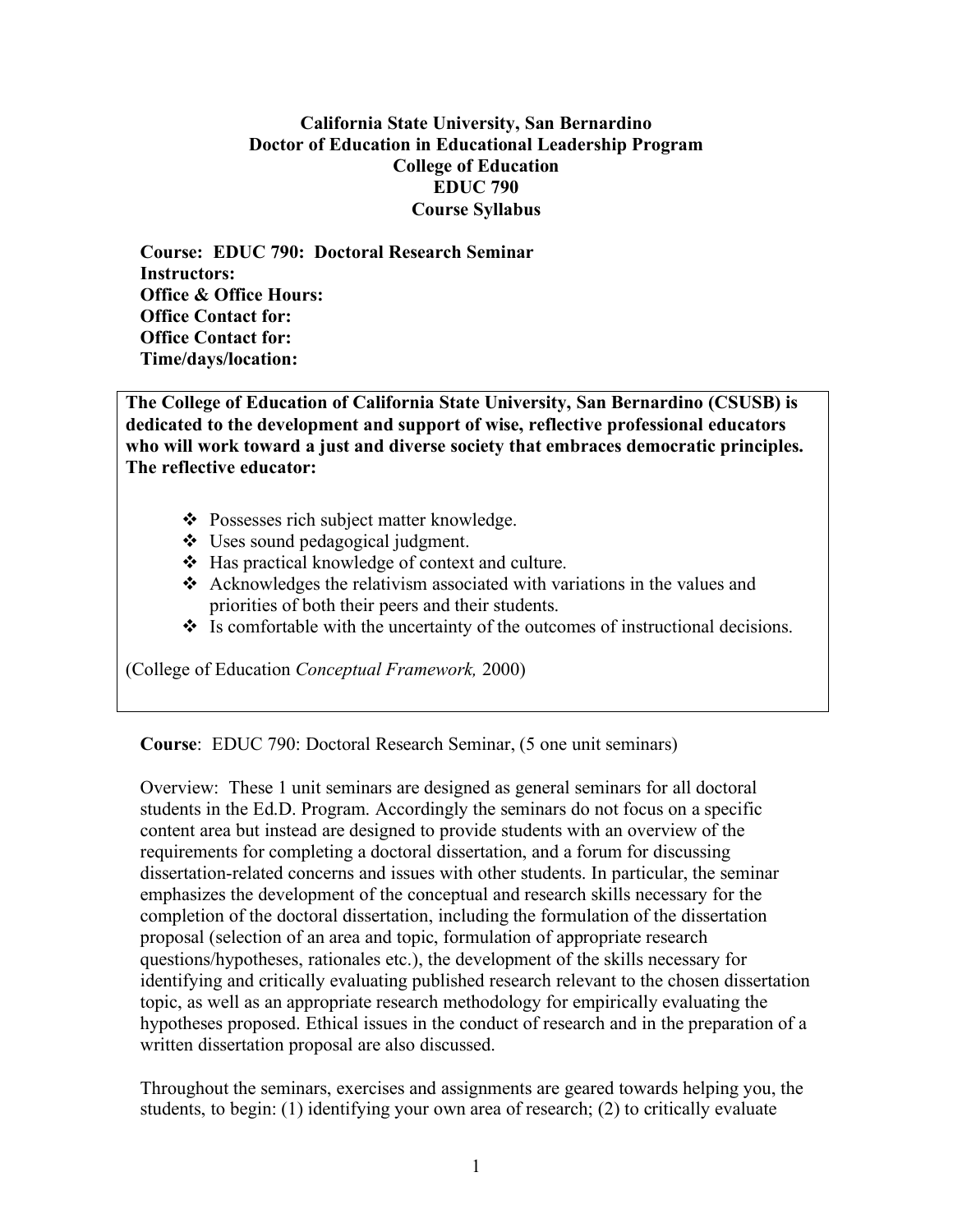relevant empirical research; (3) to develop a workable research question and set of hypotheses; and (4) to select appropriate methodological approaches relevant to the questions/hypotheses generated.

Each seminar requires 10 hours of instructional time. The seminars will meet for two and a half hours the  $2<sup>nd</sup>$ ,  $4<sup>th</sup>$ ,  $6<sup>th</sup>$ , and  $8<sup>th</sup>$  week of each quarter in which they are offered.

Three textbooks provide background to the sessions as well as a series of supplementary articles and books. The textbooks are:

Cone, J. D. & Foster, S. L. (2006). *Dissertations and theses from start to Finish: Psychology and related fields, (2nd . ed.).* Washington, D.C.: American Psychological Association.

Locke, L. F., Spirduso, W. W., & Silverman, S. J. (2007). *Proposals that work: A guide for planning Dissertations and grant proposals, (5th . ed.).* Thousand Oaks, CA: Sage Publications, Inc.

Ruderstam, K. E., & Newton, R. R. (2001). *Surviving your dissertation (2nd . ed.).* Thousand Oaks, CA. Sage Publications Inc.

The grades assigned to each 1 unit seminar will be pass/fail. To receive a "pass" for the seminar the requirements are:

- 1. Attendance and participation
- 2. Successful completion of exercises/assignments associated with each session.

Doctoral Research Seminar 1

Seminar 1, Session 1: Introduction to the seminars. Why do a dissertation? Are you ready?

Readings: (1) Cone & Foster (2006)\*, *Dissertations and theses from start to finish:* Psychology and related fields (2<sup>nd</sup>. ed.). Washington D. C.: American Psychological Association, Ch. 1, 2. (2) CSUSB Dissertation Guide. (3) Senate Bill 724 - description of the dissertation; (4) Shulman, L. S., Golde, C. M., Bueschel, A. C., Garabedian, K. J. (2006).Reclaiming education's doctorates: A critique and a proposal. *Educational Researcher,35*, 25-32.

Exercise: Identify a primary and a secondary area of interest.

Seminar 1, Session 2: Selecting a research area or topic.

Readings: (1) Cone & Foster (2006), Ch. 4, pp. 63-73.. (2) Webb, W.B., (1961). The choice of the problem. *American Psychologist,10*, 5-12, 33. (3) Rudestam & Newton (2001), Ch. 2.

Exercise: Locate 2-3 articles that address your area of interest and that you Consider important for the area. What are two or three criteria that you use in making this selection?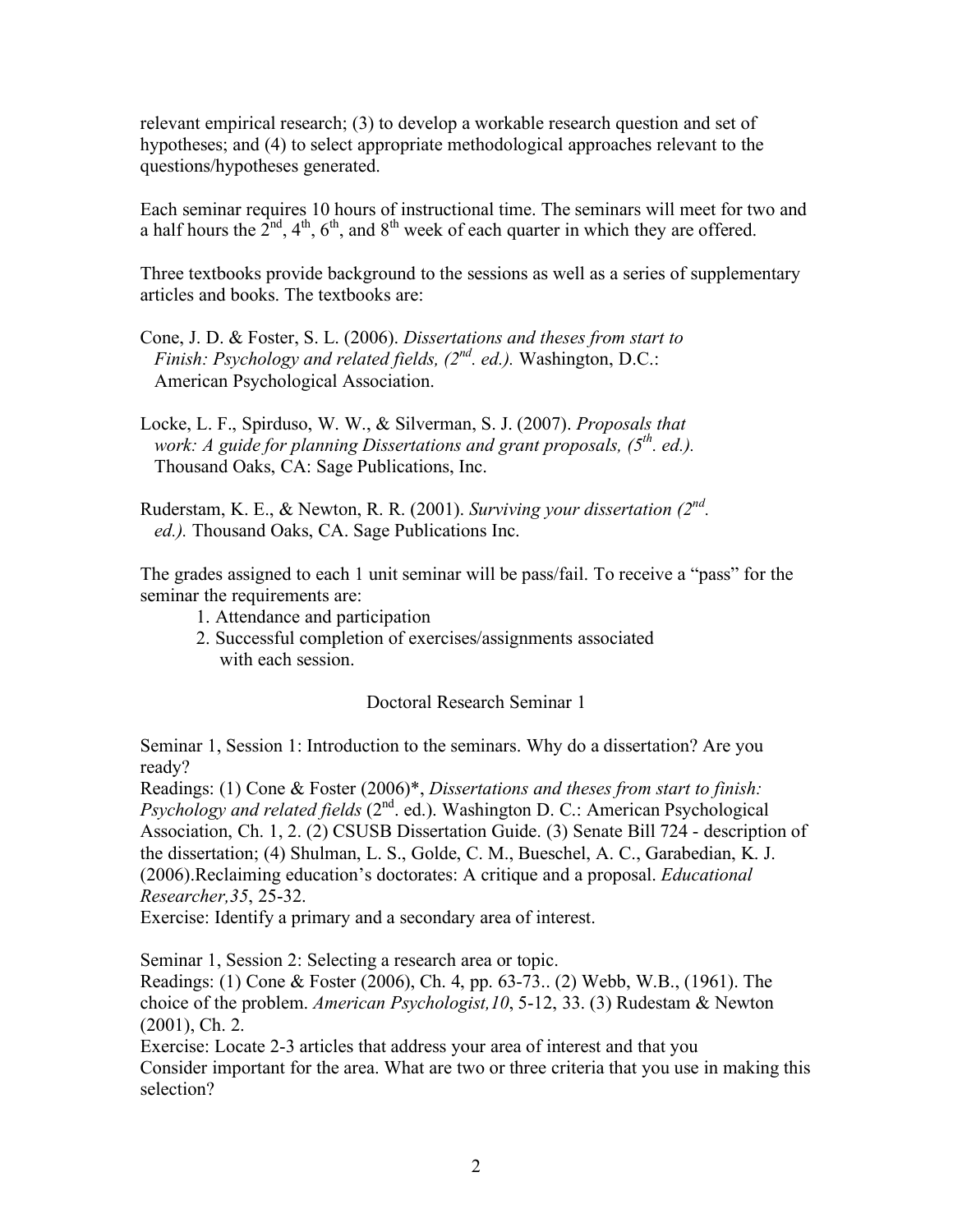Seminar 1, Session 3: Reviewing relevant literature, identifying seminal articles and research traditions.

(1) Cooper, H. M. (1998). *Synthesizing research: A guide for literature reviews*  $(3^{rd}$  ed.). Thousand Oaks, CA: Sage Publications Inc. (2) Boothe, D. N., Beile, P. (2005). Scholars before researchers: On the centrality of the dissertation literature review in research preparation. *Educational Researcher,34*, 3-15.

Seminar 1, session 4: Tools for locating and using reports of studies. *Social Science Citation Index (SSCI)* – an under-utilized tool.

Readings: (1) Cone & Foster 2006), Ch. 6. (2) Smith & Glass (1987). Exercise: Using SSCI and your "seminal article" does a research tradition begin to emerge. Explain how you have made this determination.

Doctoral Research Seminar 2

Seminar 2, session 1: SSCI as a research and problem finding tool. (On-line work under the direction of the seminar leader and the librarian). In-depth introduction to current edition of SSCI.

Seminar 2: Session 2: Integrative reviews - Another way to conceptualize the literature review.

Readings: (1) Jackson, G. B. (1980). Methods for integrative reviews, *Review of Educational Research,50*, 435-460; (2) Cooper, H. M. (1982). Scientific guidelines for conducting integrative research reviews. *Review of Educational Research,52,* 291-302. Exercise: Use Cooper's guidelines to evaluate an integrative review in your area of interest. Did your selected review meet any/all of the criteria. What was the most difficult criterion for you to apply?

Seminar 2, Session 3. Continued work on developing a literature review. Readings: (1) Maxwell, J. A. (2006). Literature reviews of, and for, educational research: A commentary on Boote and Beile's "Scholars before researchers". *Educational Researcher,35*, 28-31; (2) Boone, D. M., & Beile, P. (2006). On "literature reviews of, and for, educational research": A response to the critique by Joseph Maxwell, *Educational Researcher,35*, 32-35.

Exercise: develop an initial outline of your proposed literature review. This review, when developed, will become the basis for your qualifying examination.

Seminar 2, Session 4: Who is on your Team? Selection of a Chair and a Committee. Readings: (1) Cone & Foster (2006), Ch. 4, (2) Locke, Spirduso, W. W., & Silverman, S. J. (2007), Ch. 3.

Exercise: Faculty research interests. Some doctoral faculty will joint the session.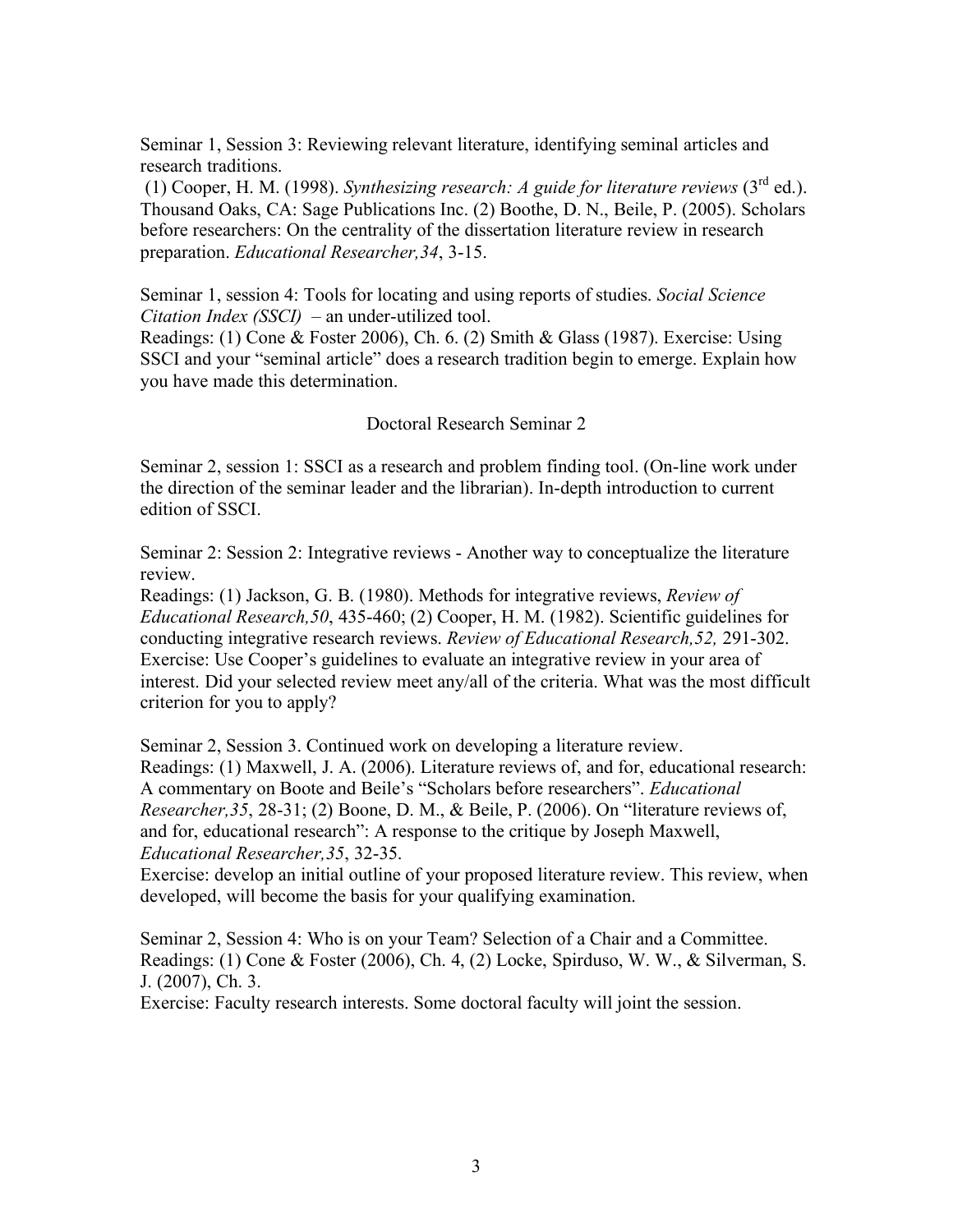## Doctoral Research Seminar 3

Seminar 3, Session 1: Share feedback on literature review and qualifying exam. Exercise: receive feedback from peers on reviews.

Seminar 3, Session 2: Ethics and the Research Process: Readings: (1) Locke, L. F., Spirduso, W. W., & Silverman, S. J. Ch. 2; (2) Cone & Foster, ch. 7. (3) Hostetler, K. (2005). What is "good" educational research? *Educational Researcher,34*, 16-21 Exercise: begin work with your committee on refining your literature review and developing your dissertation proposal.

Seminar 3, Session 3: The research proposal: Formulating research questions and hypotheses. How to develop the proposal employing quantitative methods;

Seminar 3, Session 4: Continuation of the work on using quantitative methods. Readings: (1) Cone & Foster, ch. 5; (2) Locke, Spirduso, & Silverman, ch. 3, 4; (3) Rudestam and Newton (2001) (4<sup>th</sup>. ed.), Ch. 3. (4) Kerlinger, D. R., (2000) *Foundations of Behavioral Research.* New York: Harcourt Brace.

Exercise: Develop three questions relative to your area and transform them into the language of hypotheses. Review three proposal tables of contents using quantitative methods.

## Doctoral Research Seminar 4

Seminar 4, Session 1 The research proposal: Preparing the proposal for qualitative research.

Seminar 4, Session 2: The research proposal: Preparing the proposal for qualitative research.

Readings: (1) Locke, L. F., Spirduso, W. W., & Silverman, S. J. Ch. 5. (2) Maxwell, J. D. (2005). *Qualitative research design: An interactive approach (3rd . ed.) Sage Applied Research Methods Series, Volume 41.* Thousand Oaks, CA: Sage Publications Inc.(3) Rudestam & Newton (2001), Ch. 3.

Exercises: Share problem statements/questions and receive feedback. Review three proposal tables of contents using qualitative methods. How are these tables "like" those reviewed for quantitative methods and how are they "different" from those tables.

Seminar 4, Session 3: There's a "method to our madness": Mixed methods as methodology.

Readings: (1) Thomas, R. M. (2003). *Blending qualitative and quantitative methods in theses and dissertations.* Thousand Oaks, CA: Sage Publications Inc. (2) Yin, R. K. (2002). *Case study research: Design and methods (3rd . ed.),* Sage Applied Social Science research methods, Vol. 5). Thousand Oaks, CA: Sage Publications Inc. Exercise: Matching methodologies with problem statements.